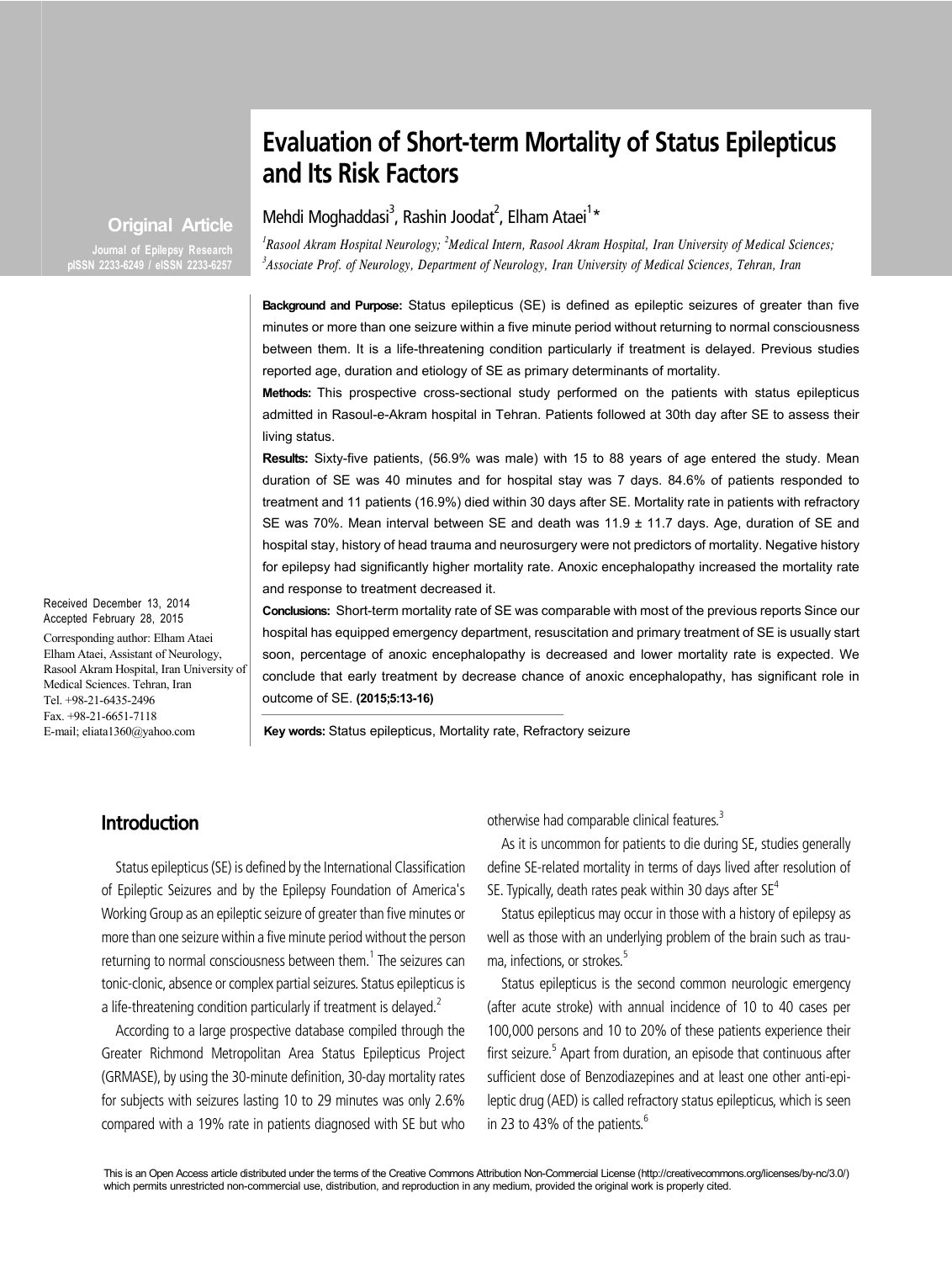Previous studies showed 32% mortality rate in SE episodes lasting for more than one hour versus 2.7% mortality rate in episodes less than an hour. $<sup>7</sup>$ </sup>

Short term mortality rate of refractory SE has been estimated as 16 to 39%. Mortality after refractory SE is three times greater than non-refractory episodes. In the majority of cases, death occurs after SE episode and is related to underlying medical conditions.<sup>8</sup>

After duration and etiology age is the third determinant factor: Age at time of SE predicts a bimodal mortality, with peak rates for the very young and the very old.<sup>9</sup>

Usual mortality rates in adult studies range from 16% to 25%, although risk steadily increases with advancing age. In the GRMASE study, overall adult mortality was 26%, but 38% for patients older than 60 years and greater than 50% in patients older than 80 years.10

The overall mortality rates of partial and generalized convulsive SE (GCSE) EEG patterns have not been found to be significantly different.<sup>10</sup> However, the disassociation of EEG from clinical seizures appears to have a striking effect on mortality. In the Veterans Affairs cooperative study of the treatment of GCSE, patients who have generalized convulsive movements coincident with EEG discharges (overt GCSE) were found to have a 30-day mortality of 26.8%, compared with 64.9% in those who had no obvious convulsive movements (subtle GCSE).<sup>11</sup>

Mortality rate after SE episode varies in different arias, which can be due to different treatment modalities and geographic conditions.<sup>7</sup> In the study by Logroscino et al<sup>12</sup> in 2005, mortality after first SE episode evaluated in the United States and Europe. Incidence and mortality rate of SE was significantly higher in the USA (22% vs. 10% mortality rate after exclusion of anoxic encephalopathy cases.)

In the study by Hocker et al<sup>13</sup> in 2013, 63 non-anoxic refractory SE episodes in 54 adults evaluated. 55 episodes (87.8%) controlled by anesthetic drugs. Mean duration of admission in hospital was 27.7 days and 31.7% of patients expired in the hospital. Duration of drug induced coma, cardiac dysrhythmia and pneumonia were predictors of poor prognosis. Patients underwent mechanical ventilation had higher mortality rate.

In the Classen et al<sup>14</sup> study on 74 patients and 85 episode of SE, 21% of episodes were fatal and 23% of non-fatal episodes, leaded to decrease functioning of the patient. Old age and acute symptomatic seizure were predictors of mortality.

In a descriptive study by Kulkantrakorn et al<sup>15</sup>, on 60 patients with SE, most common causes include AED withdrawal and ischemic stroke.

13% of patient had refractory SE and 25% expired. Factors associated with higher mortality rate included advanced age, longer duration of seizure and coma.

Although some clinical series have suggested s decrease in mortality in SE patients in the recent years, the Rochester Epidemiologic Study,<sup>4</sup> which calculated incidence and case-fatality rates (CFR) over 30 years (1955 to 1984), found that the 30-day CFR remained stable. However, incidence rates increased as a result of greater numbers of elderly patients and survivors of cardiac arrest with anoxic etiology for SE. Thus, despite the better treatment options and trends toward recommending more aggressive ICU management for SE, it appears that these improvements in patient care are merely matching the increased proportion of high-mortality SE cases.

The aim of the present study is to evaluate 30-day mortality rate and prognostic factors in patients with SE, who are admitted in Rasoul-e-Akram hospital, Tehran, Iran.

## **Methods**

This study has been designed as a prospective cross-sectional study. Study population is all the patients with status epilepticus **that** visited emergency department and admitted in Rasoul-e-Akram hospital in Tehran, Iran, from October 2013 to December 2014.

Inclusion criteria are: consent of patient or his/her family to enter the study, more than 15 years of age. Patients with other forms of SE (other than tonic-clonic SE) did not enter the study.

SE is confirmed by clinical judgment and EEG findings; as well as witness report. Patients with suspicious history regarding status seizures or whom we couldn't judge about the exact duration of seizure were excluded. A check list is made for each patient and data such as age, gender, history of epilepsy or SE, history of surgery, presence of anoxic encephalopathy, duration of SE and duration of admission are recorded.

#### Treatment protocol

Initial assessment: ensuring adequate ventilation, oxygenation, blood pressure, intubation if low oxygen saturation and labored breathing; inserting intravenous line, administration of glucose in appropriate circumstances and for rare cases in Iran thiamine if history of alcoholism is obtained. Send blood samples for toxicology and AED level assessment.

Immediate suppression of convulsions: diazepam 2-4 mg/min IV to a total dose of 10-15 mg with monitoring of Vital signs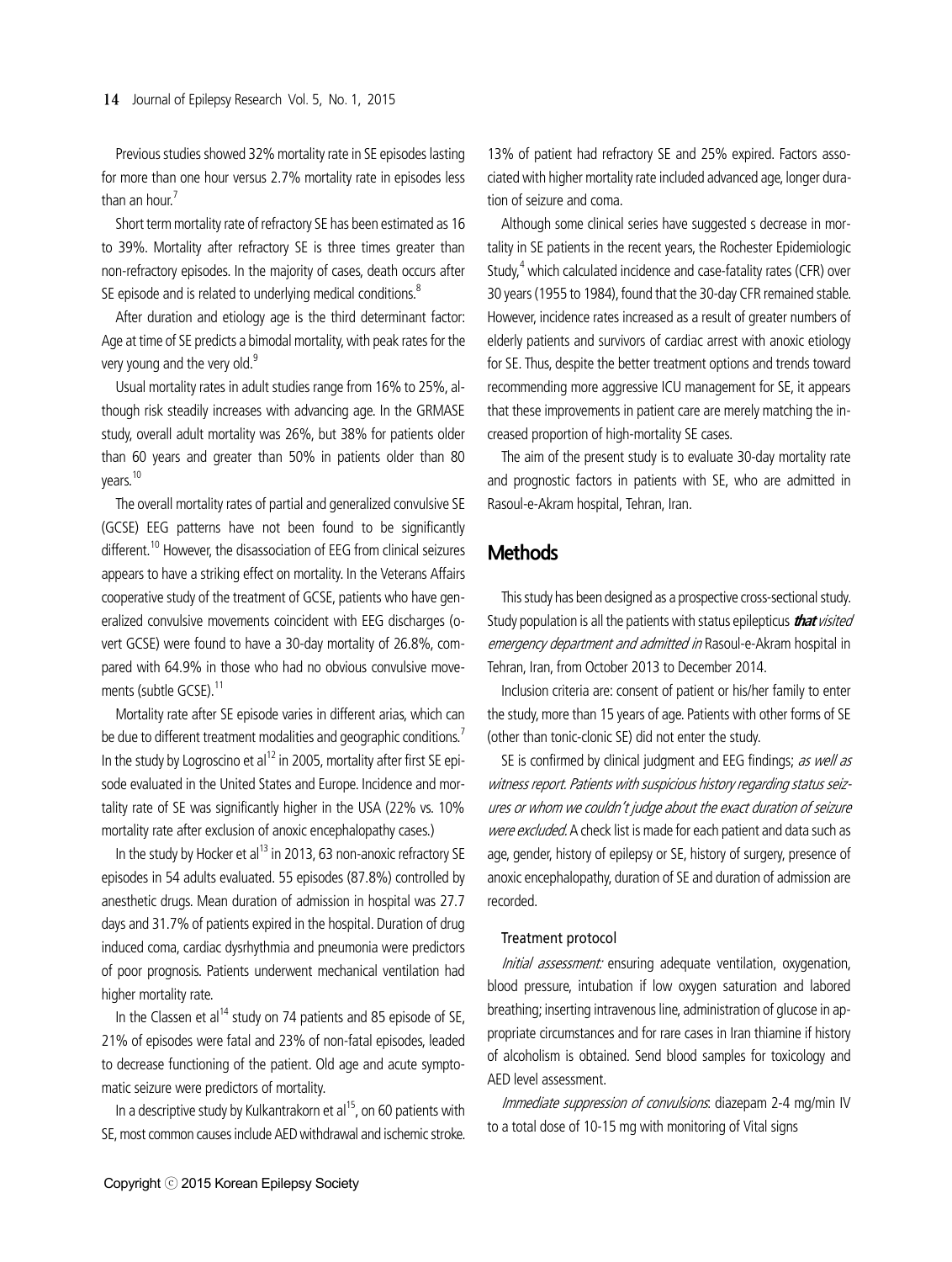Initiation or reloading with anticonvulsants: slow infusion of phenytoin 15-20 mg/kg (25-50 mg/min, diluted in normal saline)

General anesthetic doses of medication for SE: if convulsions continued, the patient is considered to have refractory SE (ten patients); then Midazolam 0.2 mg/kg loading dose followed by infusion at 0.1- 0.4 mg/kg/h or Propofol 2 mg/kg/h were administrated; and if convulsions persist after several hours, Valproate or Phenobarbital 10 mg/min to total dose of 20 mg/kg were administrated intravenously. Alternatively, Carbamazepine or Levetiracetam were administered by nasogastric tube if bowel activity present, and if convulsions persist, neuromuscular paralysis was done with….

All the patients admitted to intensive care unit after suppression of convulsion in emergency department.

Hypoxic encephalopathy was suspected if patient had prolonged loss of consciousness for more than time we expect as post ictal phase, without any other cause. The diagnosis was confirmed if parkinsonism signs with cognitive impairment or abnormal movements (myoclonus or choreathetosis) which didn't exist before SE, develop; laboratory reveal acidosis in blood gas analysis, neuroimaging show loss of distinction between cerebral gray and white matter and diffuse signal changes specially in striatal regions, and generalized slow waves seen in electroencephalogram.

All the patients received a phone – call at 30th day after SE to assess their living status.

Data analysis is done by SPSS version 18 and descriptive analysis such as mean, standard deviation and range are calculated. Studentt-test is used for quantitative analysis and Chi-2 test is used for analysis of qualitative variants.

### **Results**

Sixty-five patients, who referred to emergency department of Rasoul-e-Akram hospital with SE, treated and admitted in neurology ward, entered the study with informed consent. 37 patients (56.9%) were male. Patients had 15 to 88 years of age with mean of 44.6 years.

Mean duration of SE in the cases was 40 minutes and mean duration of hospital stay was 7 days. 21.5% and 6.2% of patients had history of head trauma and neurosurgery, respectively. About half of them (47.7%) were previously diagnosed with epilepsy and 12.3% had experienced previous episode of SE. Anoxic encephalopathy was seen in 13.8% of the cases (Table 1).

Fifty-five patients (84.6%) responded to treatment (ten other pa-

tients had refractory SE) and 11 patients (16.9%) died within 30 years after SE. Mortality rate in patients with refractory SE was 70%. Mean interval between SE and death was  $11.9 \pm 11.7$  days. Mortality rate did not differ between the two genders ( $p = 0.18$ ).

Age, duration of SE and duration of hospital stay were not significant predictors of mortality in our patients ( $p = 0.08$ . 0.65 and 0.41, respectively).

Mortality in patients with history of head trauma and neurosurgery was equal with those with negative history ( $p = 0.1$  and 0.99, respectively).

Patients with negative history for epilepsy had significantly higher mortality rate. ( $p < 0.0001$ , Odds Ratio = 7.7) But mortality rate in those with positive and negative history for previous SE episode was not different. ( $p = 0.99$ )

Anoxic encephalopathy significantly increased the mortality rate. ( $p$  < 0.0001, OR = 20.4) and desirable response to treatment sig-

**Table 1.** Basic characteristics of the patients

| Value                           |                        |
|---------------------------------|------------------------|
| Male/female                     | 37 (56.9%)/ 28 (43.1%) |
| Age (year)                      | $44.69 \pm 20.7$       |
| Underline disease               | DM 3 (4.6%)            |
|                                 | HTN 4 $(6.2%)$         |
|                                 | CKD 3 (4.6%)           |
| Head trauma history             | 14 (21.5%)             |
| Brain surgery history           | $4(6.2\%)$             |
| Epilepsy history                | 31 (47.7%)             |
| Status Epilepticus (SE) history | $8(12.3\%)$            |
| Anoxic Encephalopathy history   | $9(13.8\%)$            |
|                                 |                        |

Values are expressed as frequency (percent) or Mean  $\pm$  SD

#### **Table 2.** Factors influencing mortality rate of SE

| Variable                        | $p$ value  |
|---------------------------------|------------|
| Sex (f/m)                       | 0.054      |
| Age                             | 0.064      |
| History of head trauma $(+/-)$  | 0.1        |
| History of neurosurgery $(+/-)$ | 0.99       |
| History of previous SE (+/-)    | 0.99       |
| Epilepsy history $(+/-)$        | 0.997      |
| Response to treatment $(+/-)$   | $0.018^*$  |
| Anoxic encephalopathy (+/-)     | P < 0.0001 |
| Duration of SE                  | 0.65       |
| Duration of hospital stay       | 0.41       |

\* expresses significant influence of response to treatment on the mortality rate of SE.